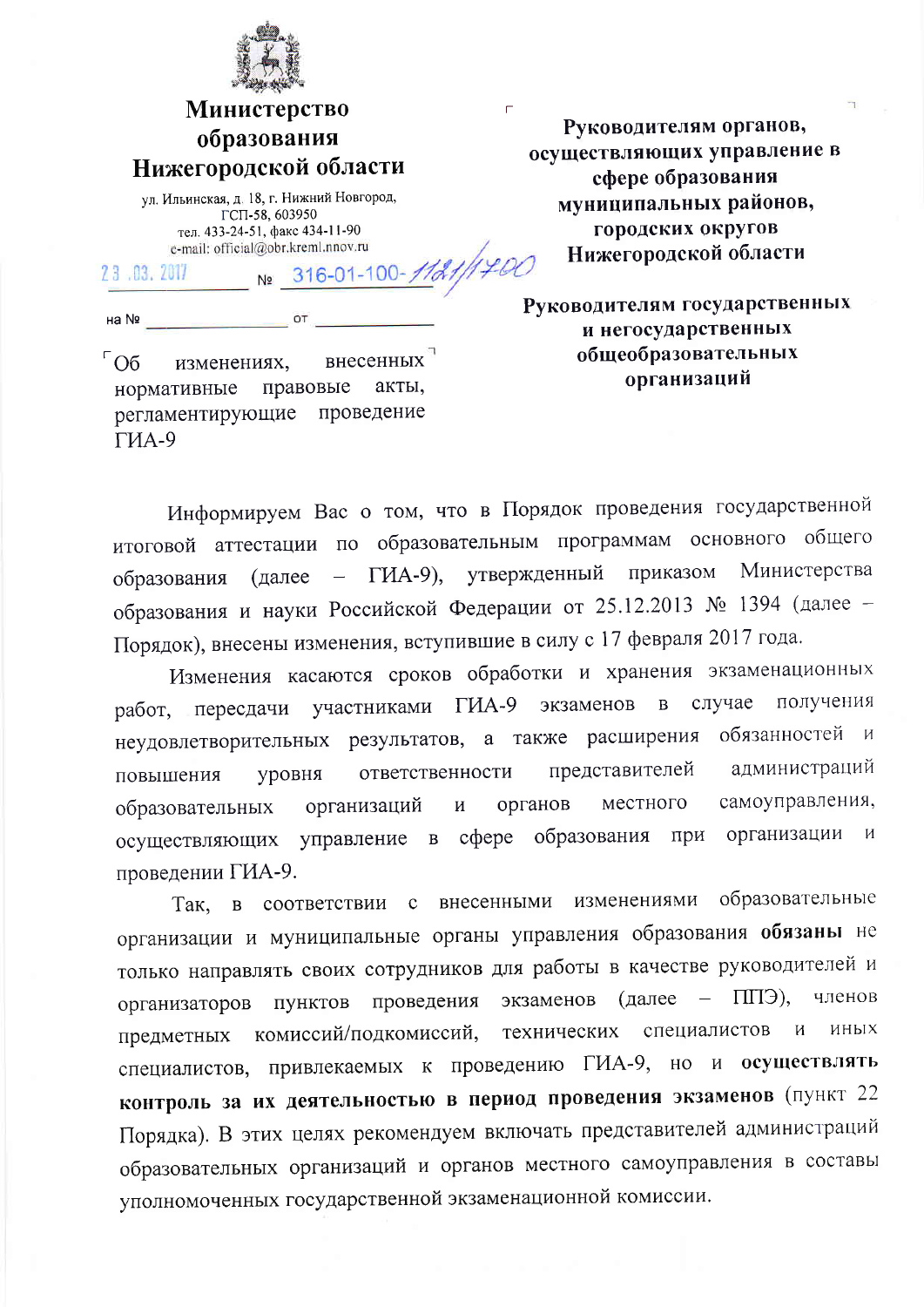Еще одной обязанностью образовательных организаций и органов управления образования является информирование под роспись работников, привлекаемых к проведению ГИА-9, о сроках, местах и порядке проведения ГИА-9, в том числе о ведении в ППЭ и аудиториях видеозаписи, об основаниях Порядка усиливает меры ППЭ. Также пункт 22 для удаления из ответственности специалистов, привлекаемых к проведению ГИА-9, о которых также требуется информировать их под роспись.

Внесенными изменениями уточнены сроки обработки хранения  $\mathbf{M}$ экзаменационных работ. С 2017 года обработка и проверка экзаменационных работ должна занимать не более 10 календарных дней, а их хранение необходимо обеспечить до 1 марта года, следующего за годом проведения экзамена, а не до 31 декабря, как было ранее пункты 51 и 49 Порядка соответственно).

В связи с тем, что с 2017 года основанием для получения аттестата об основном общем образовании является успешное прохождение ГИА-9 по четырем учебным предметам (двум обязательным и двум по выбору) в Порядок внесены корректировки по возможности выпускников 9-х классов пересдать неудовлетворительные результаты:

- обучающиеся не сдавшие в основной период проведения ГИА-9 1 или 2 экзамена из 4-х в соответствии пунктом 30 Порядка имеют право пресдать их в дополнительные сроки (резервные дни);

- в случае повторного получения неудовлетворительного результата в резервные дни по 1-му или 2-м предметам участники ГИА-9 имеют право пересдать эти экзамены в дополнительные сентябрьские сроки;

- обучающиеся не сдавшие экзамены по 3-4-м учебным предметам в основные сроки имеют право пересдать их только в дополнительные сентябрьские сроки.

Влияние результатов экзаменов по предметам по выбору на получение выпускником 9-ого класса аттестата об основном общем образования послужило причиной внесения изменений и в порядок заполнения, учета и выдачи аттестатов об основном общем и среднем общем образовании и их дубликатов, утвержденный приказом Министерства образования и науки Российской Федерации от 14.02.2014 № 115. В соответствии с изменениями в указанный порядок с 2017 года итоговые отметки по четырем учебным предметам определяются как среднее арифметическое, а именно, не только по русскому

 $\overline{2}$